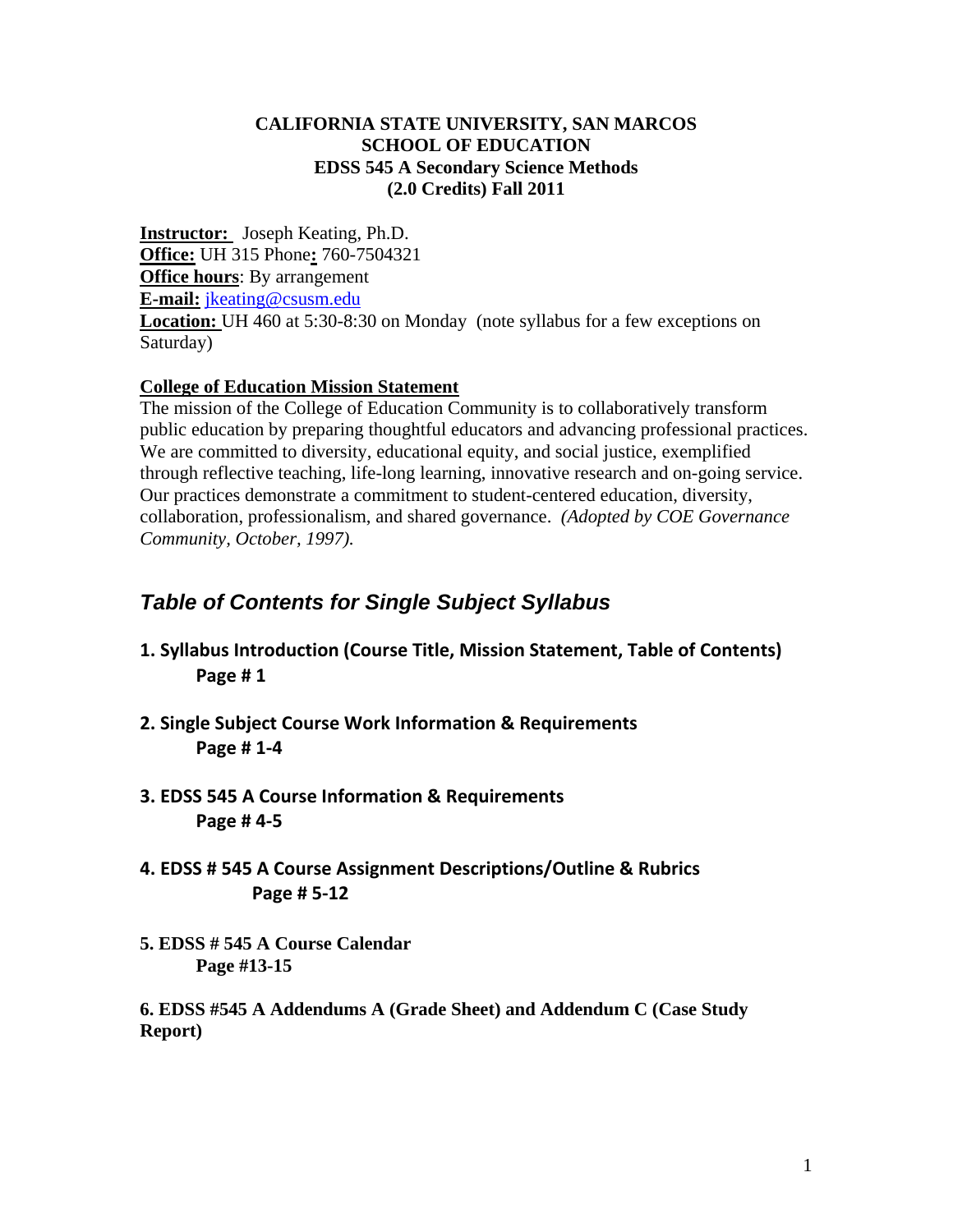**Course Prerequisites**: Admission to the Single Subject Program or pursuit of a single subject add-on credential (by permission) is required to enroll in this course as well as EDUC 350, EDUC 364, & EDUC 422 or equivalent.

# **Authorization to Teach English Learners**

This credential program has been specifically designed to prepare teachers for the diversity of languages often encountered in California public school classrooms. The authorization to teach English learners is met through the infusion of content and experiences within the credential program, as well as additional coursework. Teacher candidates successfully completing this program receive a credential with authorization to teach English learners. *(Approved by CCTC in SB 2042 Program Standards, August 02.)* 

# **Teacher Candidate Learning Outcomes**

Teacher Candidates will be required to complete a Teaching Performance Assessment, show proof of Teacher Performance Expectations and complete critical assessment tasksspecific assignments for this course. It is the teacher candidates responsibility to understand expectations and complete assignments by stated due dates.

# **California Teacher Performance Assessment (CalTPA)**

Beginning July 1, 2008 all California credential candidates must successfully complete a state-approved system of teacher performance assessment (TPA), to be embedded in the credential program of preparation. At CSUSM this assessment system is called the CalTPA or the TPA for short.To assist your successful completion of the TPA a series of informational seminars are offered online through Moodle Cougar Courses. TPA related questions and logistical concerns are to be addressed during the seminars. Your attention to TPA seminars will greatly contribute to your success on the assessment. Additionally, SOE classes use common pedagogical language, lesson plans (lesson designs), and unit plans (unit designs) in order to support and ensure your success on the TPA and more importantly in your credential program. The CalTPA Candidate Handbook, TPA seminars, and other TPA support materials can be found on the SOE website.

# **School of Education Attendance Policy**

 *1997.)* Due to the dynamic and interactive nature of courses in the School of Education, all teacher candidates are expected to attend all classes and participate actively. At a minimum, teacher candidates must attend more than 80% of class time, or s/he may not receive a passing grade for the course at the discretion of the instructor. Individual instructors may adopt more stringent attendance requirements. Should the teacher candidate have extenuating circumstances, s/he should contact the instructor as soon as possible. *(Adopted by the College of Education Governance Community, December,*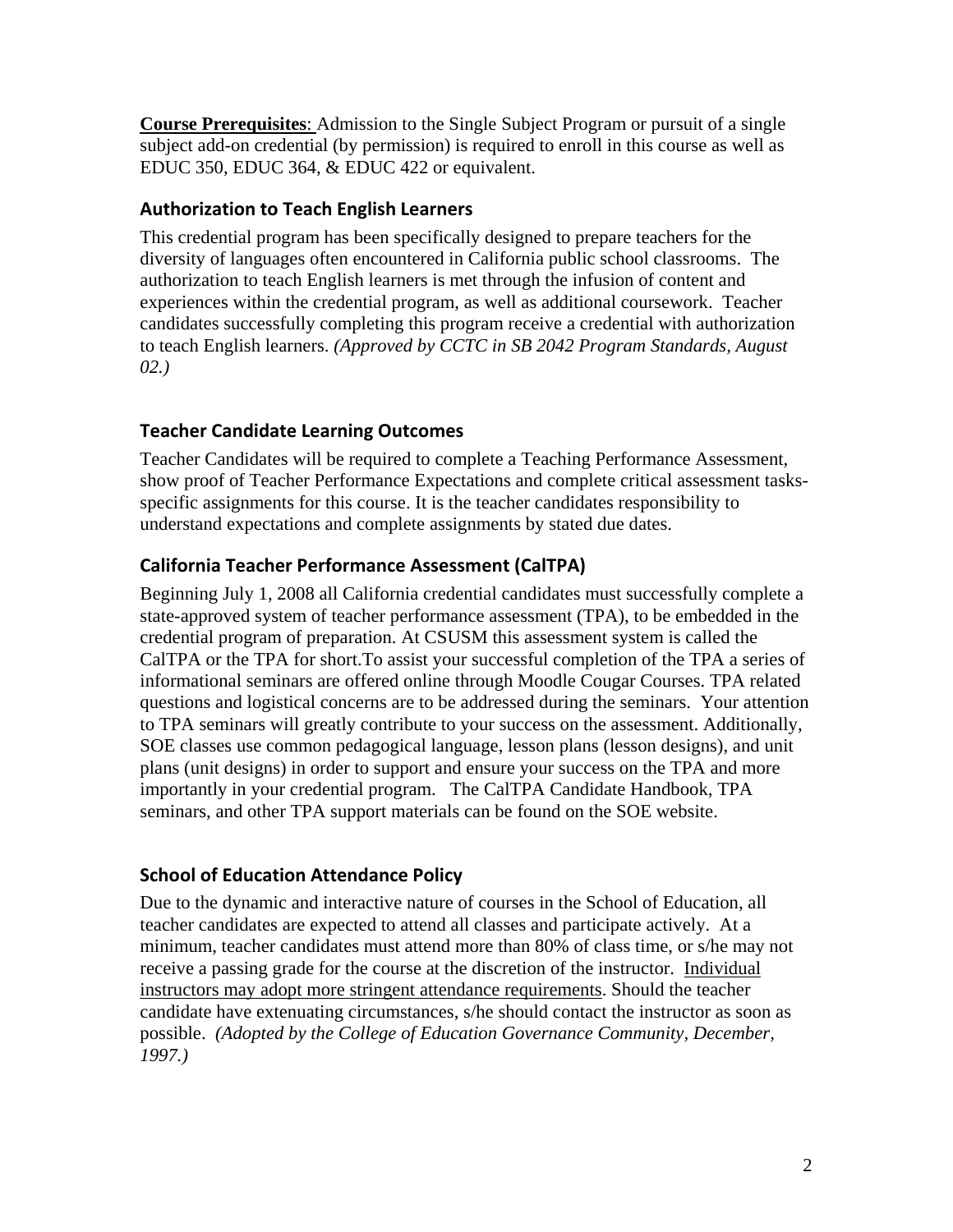#### **Teacher Candidates with Disabilities Requiring Reasonable Accommodations**

Teacher candidates with disabilities who require reasonable accommodations must be approved for services by providing appropriate and recent documentation to the Office of Disable Student Services (DSS). This office is located in Craven Hall 4300, and can be contacted by phone at (760) 750-4905, or TTY (760) 750-4909. Teacher candidates authorized by DSS to receive reasonable accommodations should meet with their instructor during office hours or, in order to ensure confidentiality, in a more private setting.

# **All University Writing Requirement**

The writing requirements for this class will be met as described in the assignments. Every course at the university, including this one must have a writing requirement of at least 2500 words.

# **CSUSM Academic Honesty Policy**

Students will be expected to adhere to standards of academic honesty and integrity, as outlined in the Student Academic Honesty Policy. All written work and oral presentation assignments must be original work. All ideas/materials that are borrowed from other sources must have appropriate references to the original sources. Any quoted material should give credit to the source and be punctuated with quotation marks.

Teacher candidates are responsible for honest completion of their work including examinations. There will be no tolerance for infractions. If you believe there has been an infraction by someone in the class, please bring it to the instructor's attention. The instructor reserves the right to discipline any student for academic dishonesty in accordance with the general rules and regulations of the university. Disciplinary action may include the lowering of grades and/or the assignment of a failing grade for an exam, assignment, or the class as a whole. Incidents of Academic Dishonesty will be reported to the Dean of Students. Sanctions at the University level may include suspension or expulsion from the University.

## **Plagiarism**

As an educator, it is expected that each teacher candidate will do his/her own work, and contribute equally to group projects and processes. Plagiarism or cheating is unacceptable under any circumstances. If you are in doubt about whether your work is paraphrased or plagiarized see the Plagiarism Prevention for Students website http://library.csusm.edu/plagiarism/index.html. If there are questions about academic honesty, please consult the University catalog.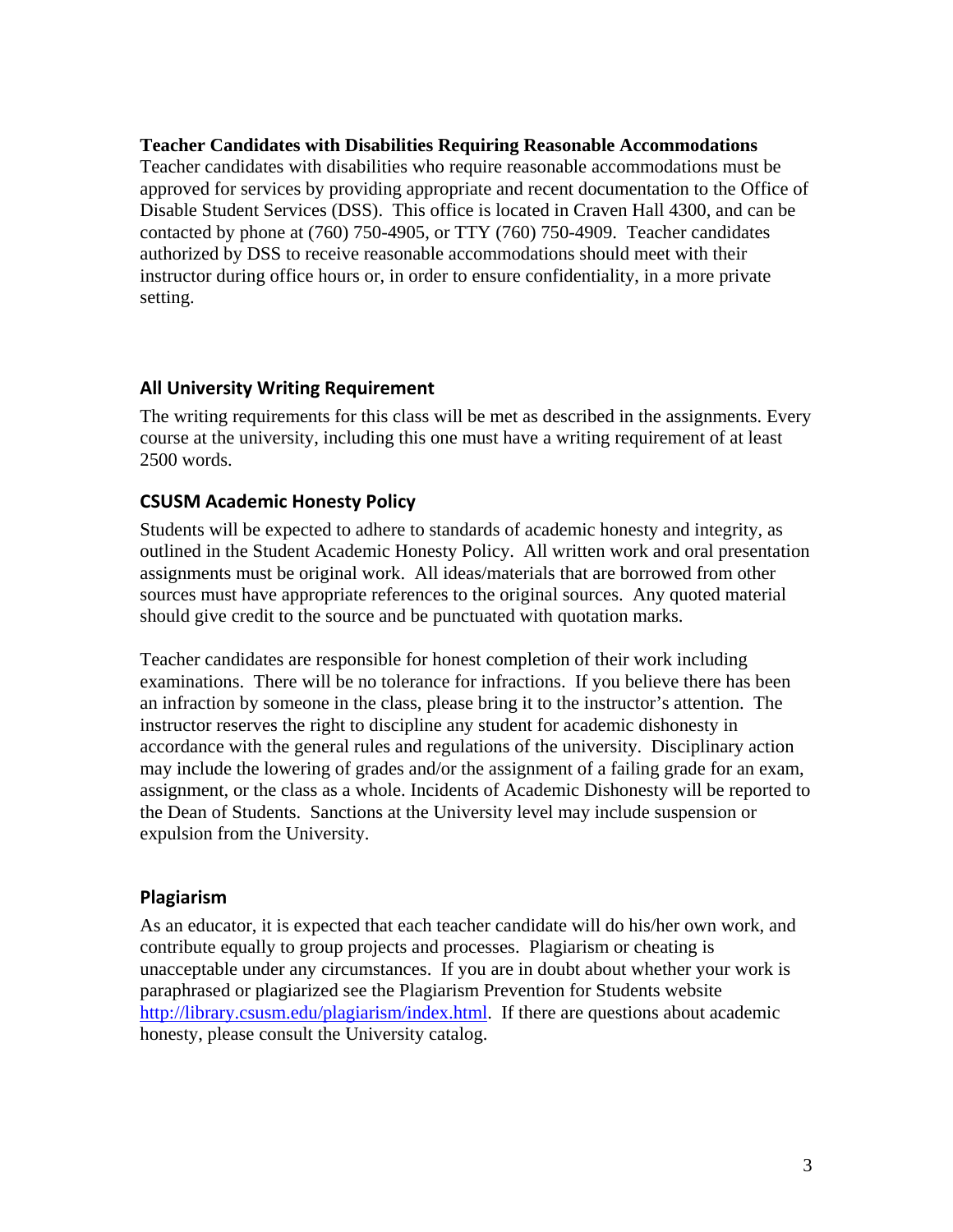# **Electronic Communication Protocol**

Electronic correspondence is a part of your professional interactions. If you need to contact instructor or other teacher candidates, e-mail is often the easiest way to do so. It is my intention to respond to all received e-mails in a timely manner. Please be reminded that electronic correspondences are a very specific form of communication, with their own form of nuances, meanings, and etiquette. For instance, electronic messages sent with all upper case letters, major typos, or slang, often communicates more than the sender originally intended. With that said, please be mindful of all electronic messages you send, to your colleagues, to faculty members in the School of Education, or to persons within the greater educational community. All electronic messages should be crafted with professionalism and care.

#### **Things to consider:**

- Would I say in person what this e-mail specifically says?
- How could this e-mail be misconstrued?
- Does this e-mail represent my highest self?
- Am I sending this e-mail to avoid a face-to-face conversation?

In addition, if there is ever a concern with an email I send to you, let's talk in person so we can correct any confusion.

**Course Description/ Goals:** This course will be held both fall and spring semesters for a total of 4 credits (approximately 30 contact hours per semester, 2 credits per semester). It fulfills the requirement for a methods course for all Single Subject Science credential students. Upon completion of this course, the preservice teacher will be able to formulate a basis to teach standards based science course in the secondary school in a manner that is exciting, creative and rigorous. To accomplish this, the candidate will formulate a personal framework of science education based on both a historical/philosophical perspective as well as from knowledge of the state and national frameworks and other reform documents. Using this knowledge as a framework, he (she) will learn to apply multiple strategies and resources for the development of unit plans, instructional delivery and assessments that utilize a student-centered, inquiry (problem-solving) and community based approach to the teaching of science for all students.

#### **Course Standards: These** standards will be measured and tied directly to the assessments in the course (see description of assignments and assignment of point value) .In general terms, a successful candidate should know and be able to apply the following at the completion of the course:

1) The major frameworks, programs and standards for Science Education in California, the United States as well as international countries (TIMSS Study)

2) the history and philosophy of science education

3) Diverse resources, materials available for science education including texts, lab manuals and equipment as well as both informal and formal community related resources

4) methods of safe and effective science teaching

5) methods of integrating technology into science teaching,

6) Diverse methods in the use of various teaching strategies such as expository teaching; inquiry-based learning; the use of open-ended laboratory experiences; community or field based science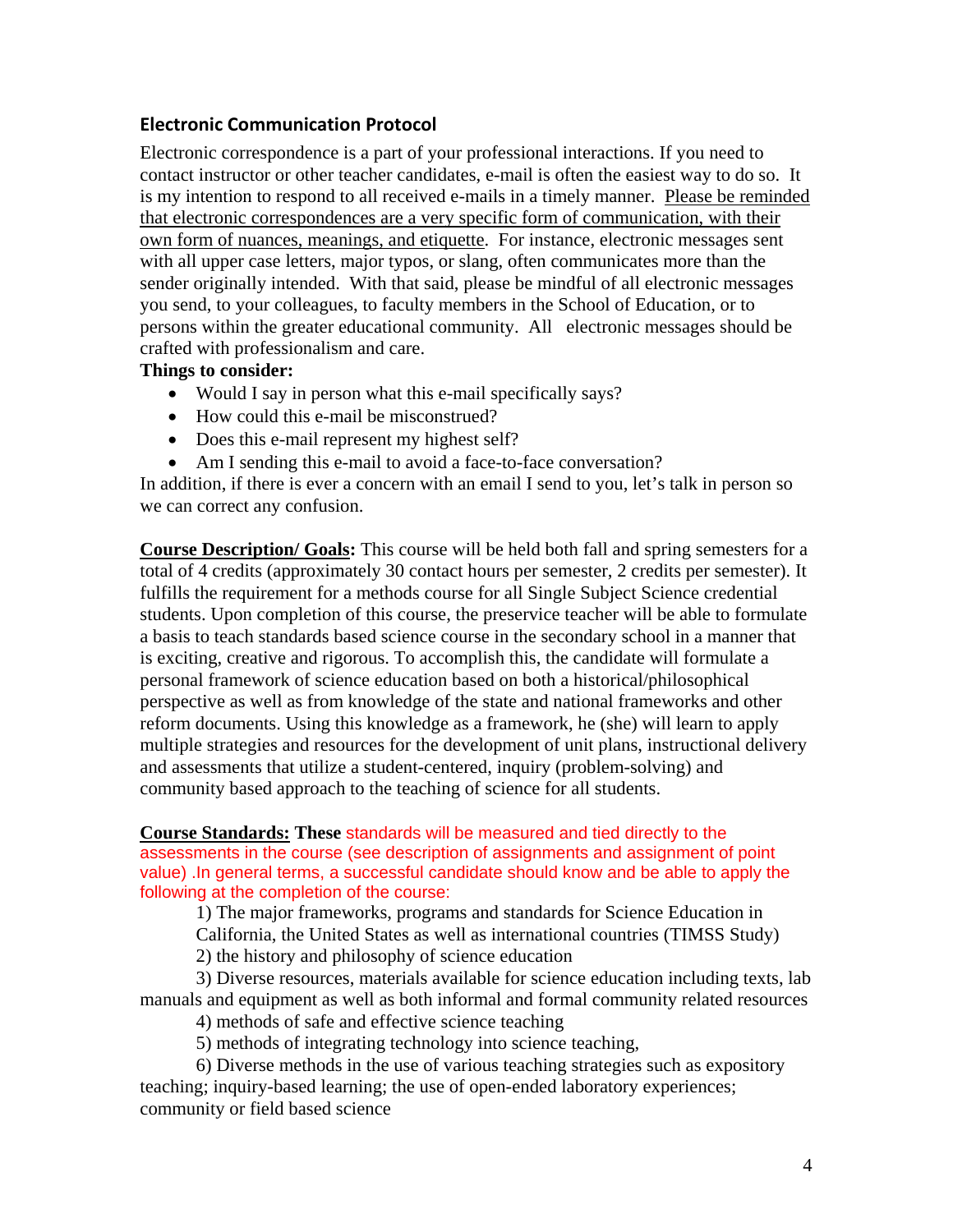7) Diverse assessments including both formative/summative that are authentic and traditional;

8) Enrichment activities that involve students during and after school in applying science and that go beyond the standard curriculum

9) Strategies for planning of science curricula as well as specific strategies for the integration of other disciplines (interdisciplinary curriculum).

10) inclusive science education strategies including SDAIE that enhance the science curriculum for all learners.

11) Application of teacher designed research (called action research) for the ongoing purpose of improving practice.

#### **Teacher Performance Expectation (TPE) Competencies:**

This course is designed to help teachers seeking the Single Subject Credential to develop the skills, knowledge, and attitudes necessary to assist schools and district in implementing an effective program for all students. The successful candidate will be able to merge theory and practice in order to realize a comprehensive and extensive educational program for all students. Although other TPE's are addressed in the course, the primary TPE is: TPE 1B: Subject specific pedagogical skills

#### **Required Texts:**

Science Instruction in the Middle and High School (Chiappetta and Koballa) (2009 Seventh Edition) available in CSUSM bookstore for purchase or @ Amazon etc.

Use of Discrepant Events for K-12 Science Teachers (Aztec Press /University Bookstore), (Keating) available in bookstore only

California Frameworks in Science (State Dept of Education) under http://www.cde.ca.gov/re/pn/fd/documents/science-framework-pt1.pdf (see free downloads)

## **Optional Texts:**

The Demon Haunted World (Sagan)

The Structure of Scientific Revolutions (Kuhn)

California Safety Manual in Science (State Dept. of Education)/Flinn Scientific Safety Manual (both available as free downloads)

## **Schedule: Classes will consist of formal class meetings, field trips, video conferences and independent study totaling approximately 20 seminars @ 10 seminars per semester @ 3.0 hrs.each from 5:30-8:30**

**Note:** Both attendance and punctuality are essential to completing all work satisfactorily. Point values are assigned for each class (5 pts per class or 10 pts for field trips). In addition, only 50% of the potential value for an assignment can be credited as makeup for an assignment that is due and reviewed in a class that was not attended by the student. Two absences in one semester can result in a minimum of one grade lower; three absences can result in a non-passing grade (unless there are extenuating circumstances). Late arrivals will be penalized at the discretion of the instructor.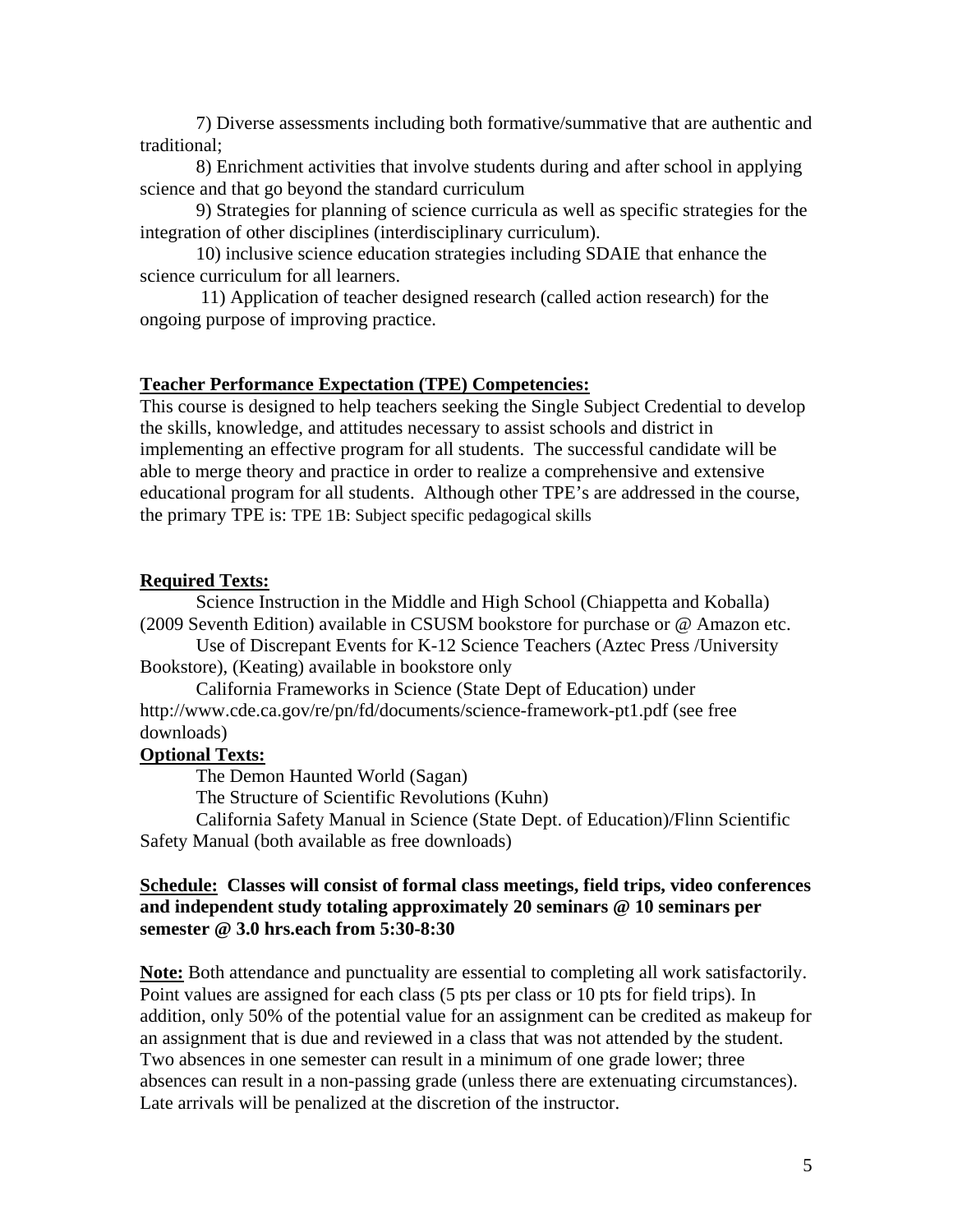## *Course Requirements***: See Overview of Assignments (p 6) and Description of Assignments (p 6-12)**

### *Grading Standards***: See grade sheet, point values and rubrics of all assignments (p6- 12)**

**Overview of Assignments for both semesters (by number)/Requirements:** (each will count as the points noted). The final grade for part a and b with be the % of total points earned that semester converted to a letter grade (90-100=A etc.) Assignments are due on time and will not be accepted late.

- 1) Attendance/participation (5 pt. per class) (100 pts.)
- 2) Science Methods Text Readings/Questions/Discussion/Notes (6pts each)
- 3) Jigsaw of science frameworks and standards (10pts)
- 4) Evaluation sheets on best practices in Science video's (5 pts)
- 5) Evaluation of Science Internet sites (5 pts)
- 6) A-B-C Inquiry---Discrepant event reflection/ presentation(s)/video (30 pts)
- 7) Science lab SDAIE modification and action research findings (20 pts)
- 8) Development of an outline for a Plan for Science Safety (10 pts)
- 9) A-B Observation of science lesson and evaluation of science safety strategies

 $(10 + 5 \text{ pts} = 15 \text{ pts.})$ 

10) Enrichment and extracurriculum science programs (40 pts)

11) Book Report on high interest science book (5 pts.)

12) Open ended science related event both semesters (10  $\omega$  2 = 20 pts)

13) Strategies for implementing field trips at the high school level (WAP visit and Reuben Fleet Museum  $2@ 20$  pts = 40 pts.

14) Researching, presenting and videotaping a mini-lecture on a current topic in science (25pts)

15) Two Case Studies one per semester: Issues in student teaching and proposed action plans  $=(10 + 10=20)$  pts  $@2 = 40$ .)

Optional/Extra credit: (maximum 10 pts)

1) Directorship (5 pts.)

2) SDSEA or CSTA or NSTA or other Conference in addition to open assignments (5 pts. one day)

#### **Point's summary:**

**Fall Semester only required: Assignments #1 (50 pts); #2 (54 pts); #3 (10 pts); #6 (30 pts); #8 (10 pts) #9 a-b (10+5); #12 (10 pts); #13 (20 pts); #15 (20 pts); = 219 pts. Total**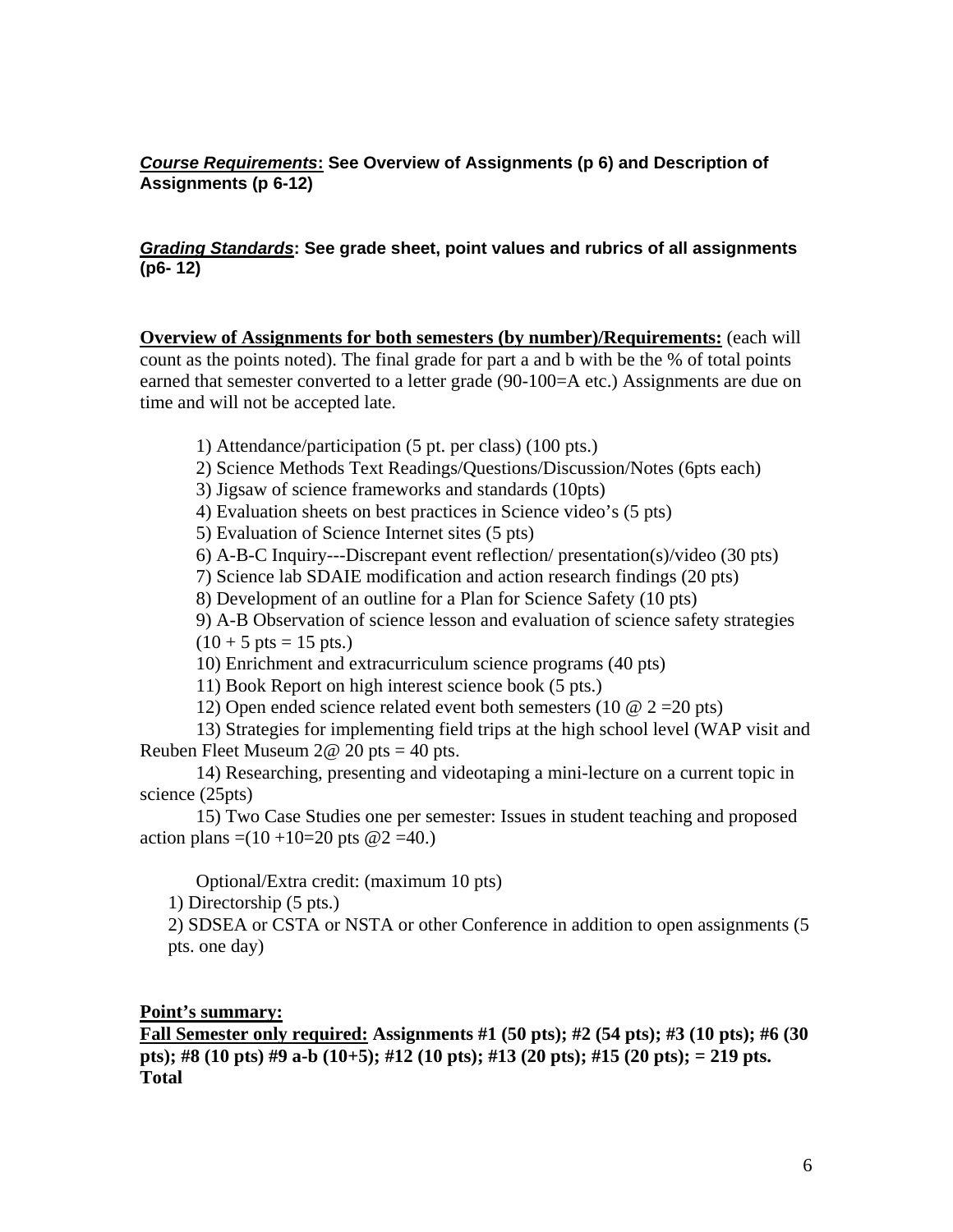# **Description of all Assignments (by number): Spring semester only included**

**Assignment 1 Attendance** (each class counts 5 points) In the event of an absence any assignments due that night could receive only 50 % of the potential credit (if made up) since you were not there to interact and discuss the assignment.

**Assignment 2 Science readings in texts** (6 points each chapter) Each chapter is assigned a value of six points that includes your notes or a prompt (summary of major points, reflections, questions) and responses to specific chapter questions as well as a discussion of these with your colleagues in class.

## **Assignment 3 – California Science Framework and Standards** (10 pts)

Spirit of the assignment: How to teach science to all students by understanding how to apply standards to an inquiry based curriculum appropriate to a subject area to read a portion of the California Science Framework and the Standard for a particular science subject area for grades 9-12. You will write your individual response to the readings. Then you will work with your subject level team to prepare and do a presentation to the class. It's important that you do the reading and the write-ups BEFORE you meet with your team.

## 3a **Framework summary response** 3 points

- Individually: Read the California Science Framework. For the standards chapters read only the subject area standards for high school subject area (9-12) that you are assigned i.e. Physical Science, or Life Science or Earth Science Think about the readings holistically.
- Write about a page for the non-standards chapters, in your own words, that answer these questions: What do you think are **the most important** ideas addressed in the reading? Were there any ideas in the reading, which were very new to you, and have a question about (or) which you disagreed?

## 3b **Science subject standards response (only your subject area)** 2 points

- Using the standard for your chosen subject, (assume a general course) pick one standard from physical science, or life science, and or earth science. 1) Choose and write the standard; 2) come up with a brief description of an activity those students in that subject area can do and 3) state which Investigation and Experimentation standard it address for that subject.
- In addition, 4) write a short paragraph on how this lesson might incorporate other ideas discussed in other chapters in the California Frameworks. For example, one chapter addresses the use of technology in science. Your lesson might incorporate the use of a remote data recorder for pH in a stream environment and using this data to graph the outcomes on a computer. You might have to receive professional development training (another chapter in Frameworks) to learn how to use the remote data recorder and the graphing software. Both of these ideas might be addressed in this section
- 3c. Team preparation and presentation 5 points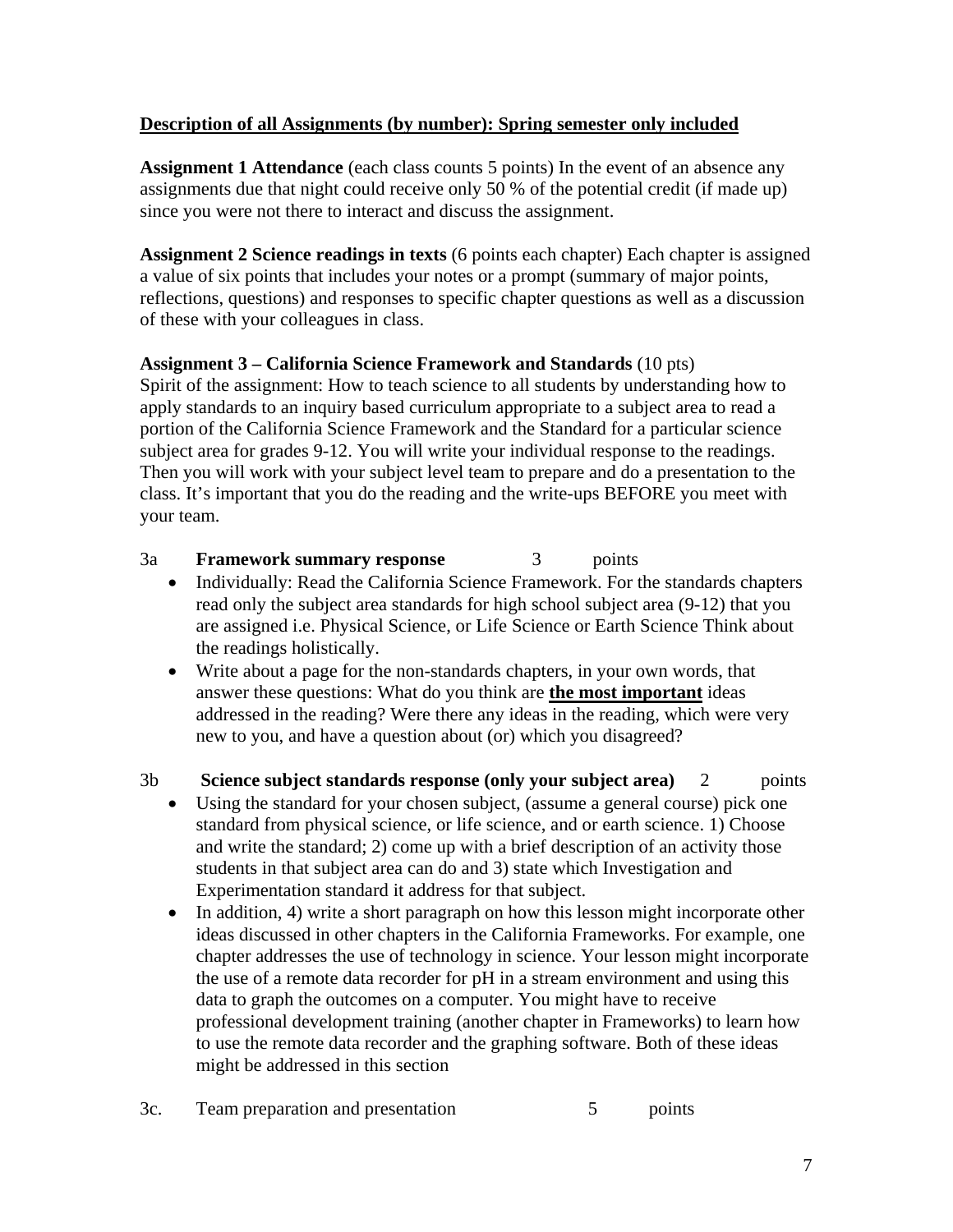- Get together with your team by subject area (chemistry, physics, biology or earth science). Look at the activities that everyone wrote up for Assignment 2b. Choose one that your team feels is the best representation of the application of the standards/frameworks
- As a team, write up a lesson plan for the activity stating the standard(s) (with objectives, activities, assessment,). This lesson plan should also try to integrate the ideas from the individual team chapters 4-11 as discussed in 3b above. Put it on chart paper or an overhead transparency so it can be easily presented to the class.
- As a team, think about the entire set of standards for the subject area. If you only had time, as a teacher, to do half of it with your students, which half would you do, and why? Make a list to present to the class, and be prepared to give your reasons for your choices.
- In 8 minutes or less, present your creative lesson plan and standards choices. Be prepared to explain why your science lesson plan represents a standards based, student centered, inquiry based concept and why your chose the particular lines or sections from the standards to teach.

# **Assignments 4 and 5 (Spring Semester only) (Evaluation and Use of Technology Resources)**

## **Assignment 4 (Internet Sites) (5pts); Assignment 5 (Best Practices in Science Videos) (5pts)**

Spirit of the Assignments: individually explore Internet and video science resources; rate them and provide feedback to classmates regarding their potential use. For assignment #4 explore in detail at least three internet sites; for assignment #5 explore either the Annenberg and (or) the Lucas internet site for Best Practices in Science

Teaching and one video/DVD resource and prepare the following for each (three in all): 1) Name/ access information (so someone else can access)

- 2) Rating 1-5 with justification for use by teacher, student (appropriateness for what subject or level)
- 3) How would you use it

4) Electronic documentation so the technology director can collect and send complete copies to all

# **Assignment 6: Inquiry based Discrepant Event Presentation** (30 pts)

Spirit of the Assignment: to develop and teach a particular kind of a science inquiry lesson that teaches both sciences thought processes and science content. You will practice your discrepant event on at least middle or high school age student and reflect on the child's responses and what they indicate about how much he/she understood. Working by yourself or with a partner you will actually present your discrepant event to the class and give a copy of the lesson plan to each class member.

# 6a. **Discrepant Event Lesson Plan and Presentation** 15 points

• Determine a discrepant event lesson that ideally connects to the subject matter of your CP1 experience. You can get one from Discrepant Events, by Keating, or go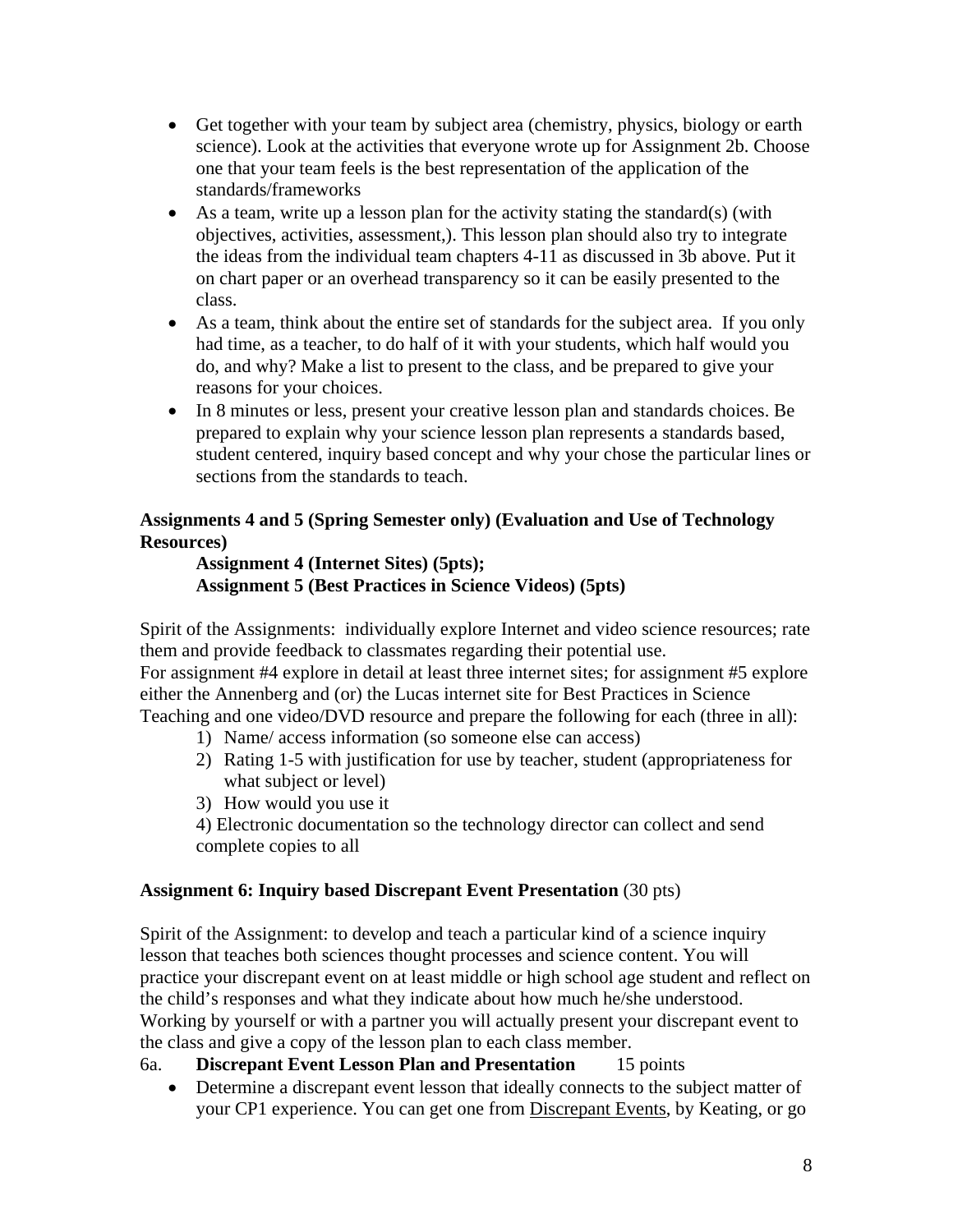to another resource such as online, bookstore, library and look for books on Science Tricks, or Science Magic.

- Get together the materials needed for the discrepant event. (If you can't get certain things, look for another event to do.)
- Practice doing the event. (If you can't get it to work, you may need to find another event to do.)
- Make sure you understand the science behind the event. If you got it from an Internet website, there may be background info on the site.
- Do your discrepant event with at least one middle or high school age student prior to doing it in class and take careful notes on the student's responses. (This ties in with Assignment 6b reflections.)
- Present your DE to the class. (You may discuss your findings from the pre-event DE with your classmates as part of this presentation. You are limited to 15 minutes presentation time.
- After presenting your event, give a copy of the DE lesson plan to each member of the class and your reflective individual journal to the instructor (see 6B)

## 6b. **Discrepant event journal (Reflection on Pre-Event)** 5 points

- After you have done your pre-event discrepant event with a student, look at your notes and think about how it went. (You may realize that your event needs to be modified before you do it with the class.)
- Write a description of what happened, with special attention to what the student said and did. Analyze the student's response: what portions of the event did the student understand (not understand) what was happening? Did they understand the underlying science concept? What modifications to what you say or do might be necessary for better understanding?

## 6c **Recording the Discrepant Event during CP1** 10 points

Sometime during CP 1 perform the DE that you practiced in the course with a group of students. Have all or at least part videotaped. This will be used for two purposes: 1) practice for the TPA in which you videotape and evaluate a lesson; 2) use with science methods class to evaluate/reflect on the use of Discrepant Events with students (will be done second semester)

## **Assignment 7: Science Lab (SDAIE) modification using the action research model) Spring Semester only (20 pts)**

Spirit of the Assignment: take an existing science lab or activity and rewrite it to be more appropriate particularly by second language learners (use SDAIE techniques). Evaluate using the action research model by comparing outcomes of experimental lab (SDAIE) with control (original lab or activity). See suggested for ideas in Choate Ch 13.

For the assignment: Use the SDAIE lab or activity you have prepared and incorporate it into a class during advanced student teaching and compare it to outcomes from a control class using the original lab or activity (10 pts total). For your presentation: 1) bring overhead copy of original science lab or activity and revised SDAIE lab (6pts); 2) List of changes/ adaptations you made (4pts); 3) Design an action research proposal using the design explained in class. This will be presented prior to implementation in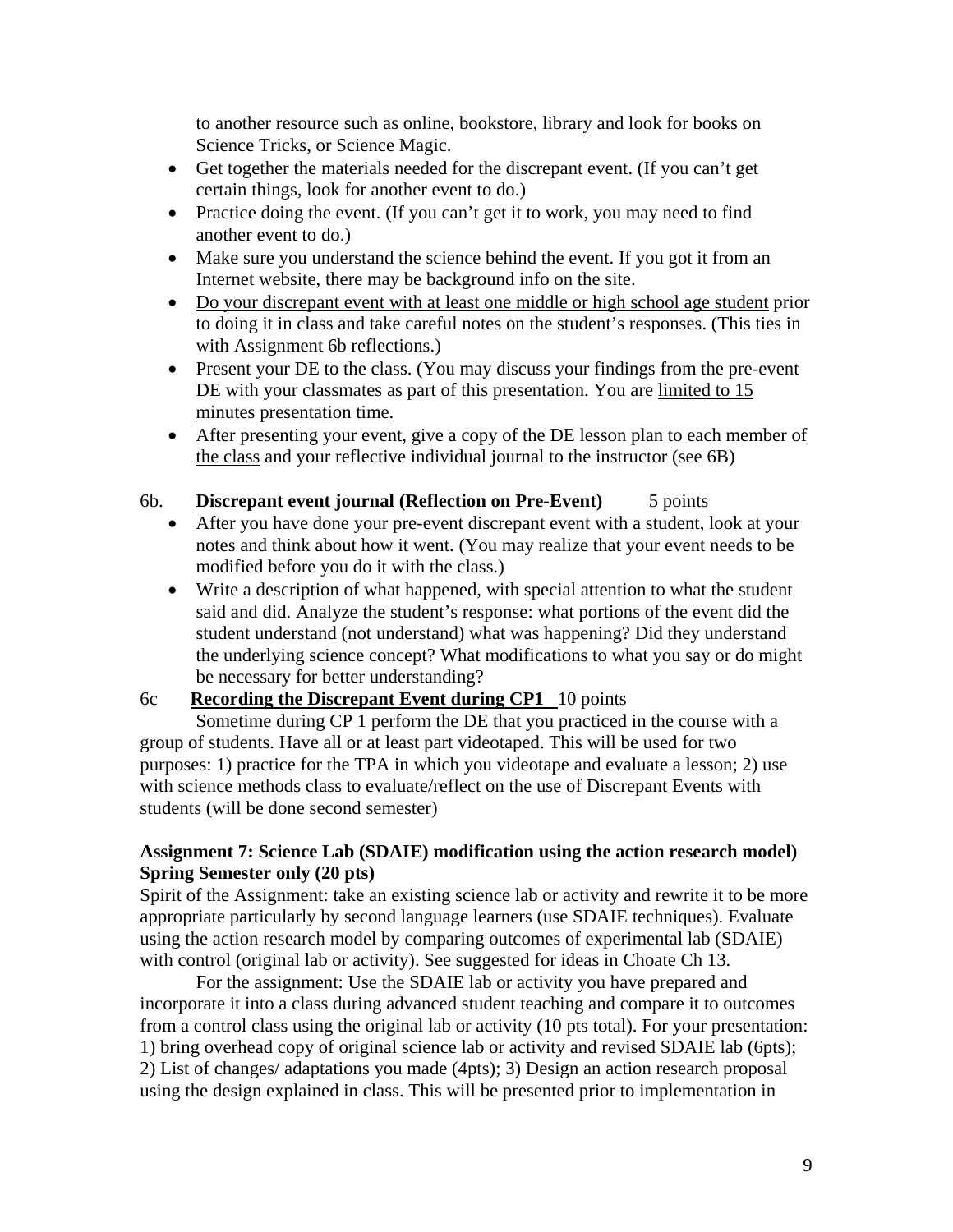class for input from classmates and instructor (5pts). 4) Present the findings (triangulated data) by comparing various outcomes from the two lab classes one, which used original lab (control) and another who used the modified SDAIE lab (experimental). Some tools for measuring the success (lack of success) of the lab approaches might be: teacher observations, focus groups, and student assessment of understanding, Quickwrite and class discussions. Discuss briefly your findings (5 pts).

## **Assignment 8 Development of a personal Plan for Science Safety (10 pts)**

Spirit of the Assignment: Use your readings from the safety manuals/documents and interview with the science teacher to propose an outline of a **Plan for Science Safety** that you will (can) use within your science discipline. This might include: safety contracts, demonstrations, laboratory protocols, etc.

## **Assignment 9A Observation of science lesson and teaching strategies and use of science safety within the curriculum**  $(10 + 5 \text{ pts} = 15 \text{ pts})$

Spirit of the assignment: to intelligently observe a science lesson. During your observation/participation time you will find a science teacher who may or may not be your own master teacher. You will 1) 9A: interview the teacher before and after the lesson. If possible, it's good to also talk with some of the students after the lesson (see guidelines for 9a below (10 pts); 2) 9B: address with the teacher the specifics of how she (he) approaches science safety. This might include as a minimum: lesson plans they use to teach safety, lab safety contract, general rules used, and any general experiences in dealing with science safety). Collect samples if you can and include what you would do in your classroom to address science safety (5 pts). You will put both of these responses (9A-B) together with your own observations and conclusions to write your report.

## **General guidelines for completing 9 a (10 pts)**:

GENERAL INFORMATION: grade level, district, description of the activity.

BEFORE (Interview)

- How did the teacher come to do this lesson?
- How did he/she pick the topic?
- Where did the materials come from?
- In general, how does the teacher think the students will respond to the lesson?
- Identify some students in the class who will like this lesson and do well on it.
- Identify some students who might have difficulty, either cognitive or behavioral and describe the problems they are likely to have and how the teacher might adapt for them

DURING (observation)

- Is there a written or unwritten plan for this lesson?
- What are the objectives (if this/these are unstated, you will have to figure them out)
- How does the teacher know that the objectives were met at the end of the lesson (formative or summative assessments)?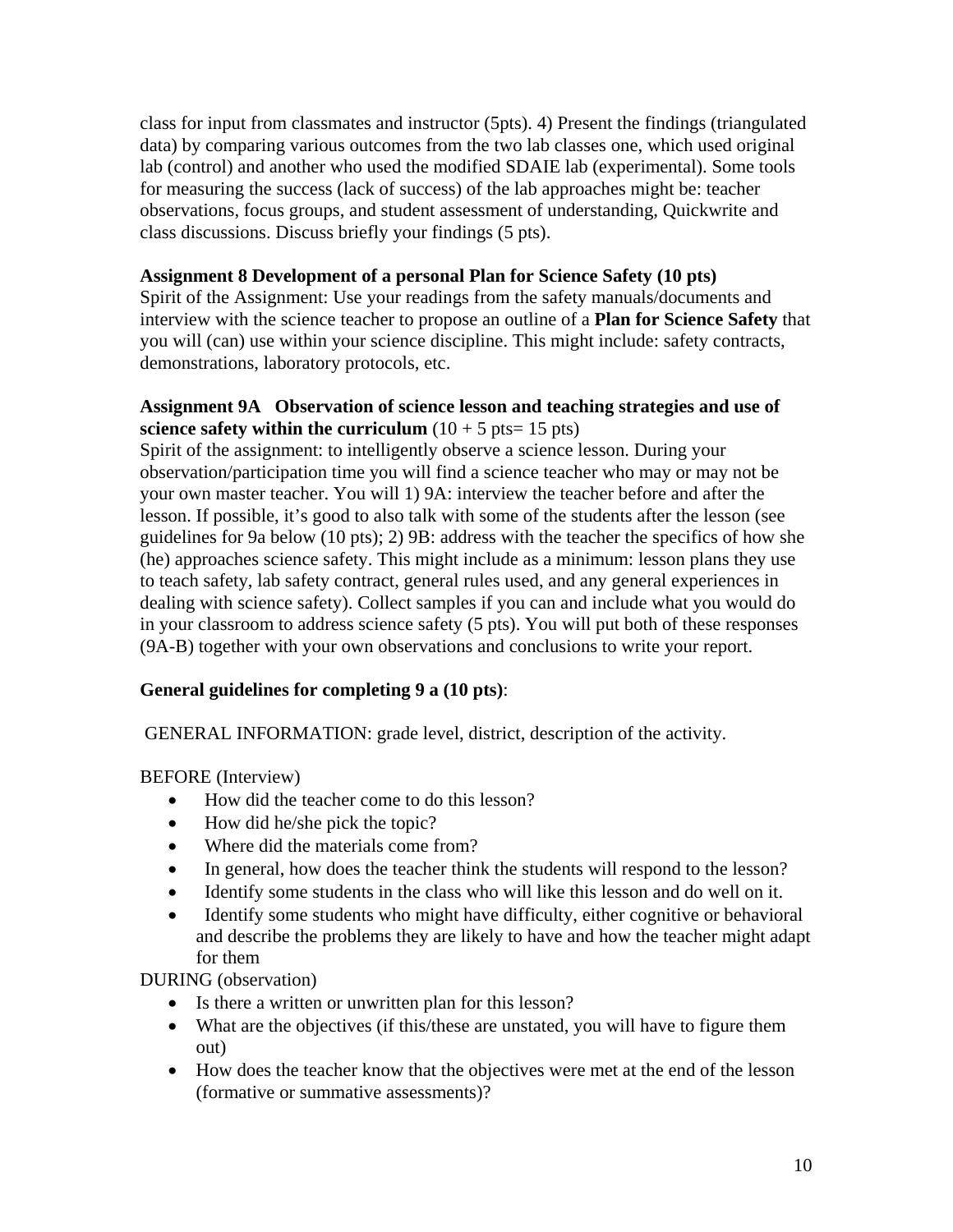- How does the teacher know as the lesson is going on whether the students are getting it? (Formative i.e. checking for understanding)
- Does the teacher make any adaptations to address the needs of the children who have difficulty?
- Can you clearly follow the procedures the teacher is using and the understanding of the science concept and do they relate directly to the objectives?

AFTER (interview teacher, and if possible, some students)

- How did the lesson go?
- Did the teacher correctly predict the performance of specific students?
- Did the adaptations (if there were any) work?
- How about the class as a whole were the students engaged?
- Did they learn the skills and or content?
- How does the teacher know whether they got it or not?
- Were there any logistical problems?

If you taught this lesson, how would you change it? (Include as many things as you can think of. Even if the lesson was wonderful, come up with at least one modification of your own.) Remember, there is no such thing as a perfect lesson.

## **Assignment #9B: General Guidelines for completing (Science Safety in the Science Curriculum) (5pts)**

Prepare a Science Safety Plan Summary that you propose to use in your own classes: based on: 1) specifics on how the MT approaches science safety. This might include as a minimum: lesson plans they use to teach safety, lab safety contract, general rules used, and any general experiences in dealing with science safety). 2) The textbook, California Safety Manual, Flinn Safety Manual and Class discussion. (5 pts).

# **Assignment #10: Enrichment and Extracurriculum Science Programs (Spring Semester only (40 pts)**

**Spirit of the Assignment:** Students will research, overview and discuss some of the major extracurricular activities used in Science such as Science Research Projects (Science Fair/ Pure Science), Odyssey of the Mind (Problem Solving), Science Olympiad and Invention Convention (Applied Science). Two of these models will be applied by simulating the actual process used by teachers. The process includes the following: 1) Students will be assigned teams and specific problems for Odyssey of the Mind (Long Term Problem, Spontaneous Problem and Style) and the Invention Convention. 2) Using the processes recommended and timelines (and examples reviewed) teams will follow the processes and enter their formative tasks on Google Docs (instructor will provide ongoing feedback and evaluation on Google Docs for each team; 3) Teams will present their final solution to each project and be evaluated by the rubric (see syllabus) and compared to the other teams.

## **Assignment 11 Book Report on high interest science book (5 pts.) Spring Semester only**

Spirit of the assignment: read a new book in fiction or non-fiction that you would like to read for general interest, deep background or for inclusion in your own class. By reading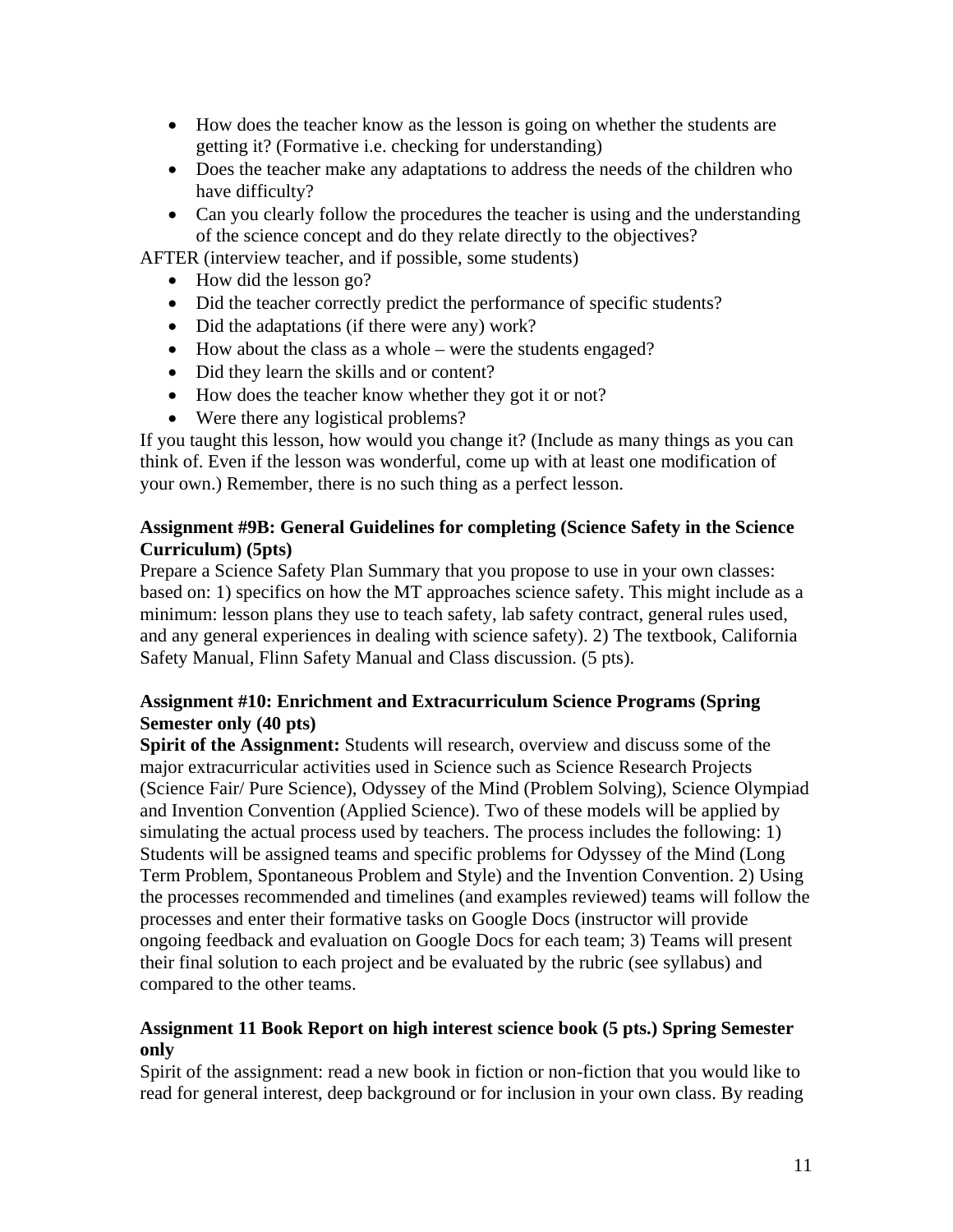yourself you increase the likelihood that you will include science reading as part of the curriculum for your own students. Share this electronically with your classmates.

For this assignment read, summarize, rate (1-5 with justification) and make recommendations on how you might incorporate into your teaching either directly indirectly. Share this formal review electronically with instructor and classmates as well as during the general class discussion.

#### **Assignment 12 Attendance at a formal or informal science event, presentation or site (10 pts each semester 20 pts in all) Both semesters**

Spirit of the assignment: by attending formal or informal outside events a science teacher is more likely to encourage their own students to seek out such events and include them as part of their curriculum. After having completed assignment # 12 write up a brief report summarizing it and how you might use it in your teaching 1) do a 1-2 minute presentation in class and 2) send an electronic copy to all via email.

#### **Assignment 13 Attendance at a field trip to the Wild Animal Park (Fall 20 pts) and Reuben Fleet Science Museum (Spring 20 pts)**

Spirit of the assignment: by attending this field trip students will: 1) general procedures for planning an implementing a field trip in science; 2) how to access and use resources provided by a site prior to going; 3) Pre, during and post lesson plans using a) prepared curricular materials at a field site; b) teacher developed and implemented curricular plans

### **Assignment #14 Researching a current issue or topic in science and presenting a mini-lecture in class on that topic (25 pts). Spring Semester only The spirit of the assignment**:

A) Research a current issue or topic (outside the traditional science textbook) that could be used in a class you are scheduled to teach in CP2. The instructor will model a mini-lecture prior to student presentations and a rubric will be developed through a class discussion based on information on effective lectures from Ch 11. During this 15- minute mini-lecture you will practice applying some of the pedagogical strategies from Chapter 11 in the course text (Using Lectures in Science). The class audience and instructor will discuss your presentation and evaluate/provide feedback using the rubric for a Science Mini-Lesson (see syllabus). 15 pts

 completing TPA 4. 10 pts B) **Based** on this discussion, use this mini-lecture in a revised version (based on class and instructor input) as part of one of their classes in CP 2. Videotape the presentation in CP1 (with the use of Discrepant Events), and use this as a context for review by the whole class/instructor to provide more feedback in conjunction with

## **Assignment #15 Issues in Science Student Teaching (Case Study Approach): both semesters (20 pts each semester)**

The spirit of the assignment: Share issues/ problems/solutions to various scenarios that occur during beginning and advanced student teaching related to curriculum, teaching strategies and classroom management. The Case Study Model used will be discussed in class and used as an approach to address real solutions and subsequent outcomes from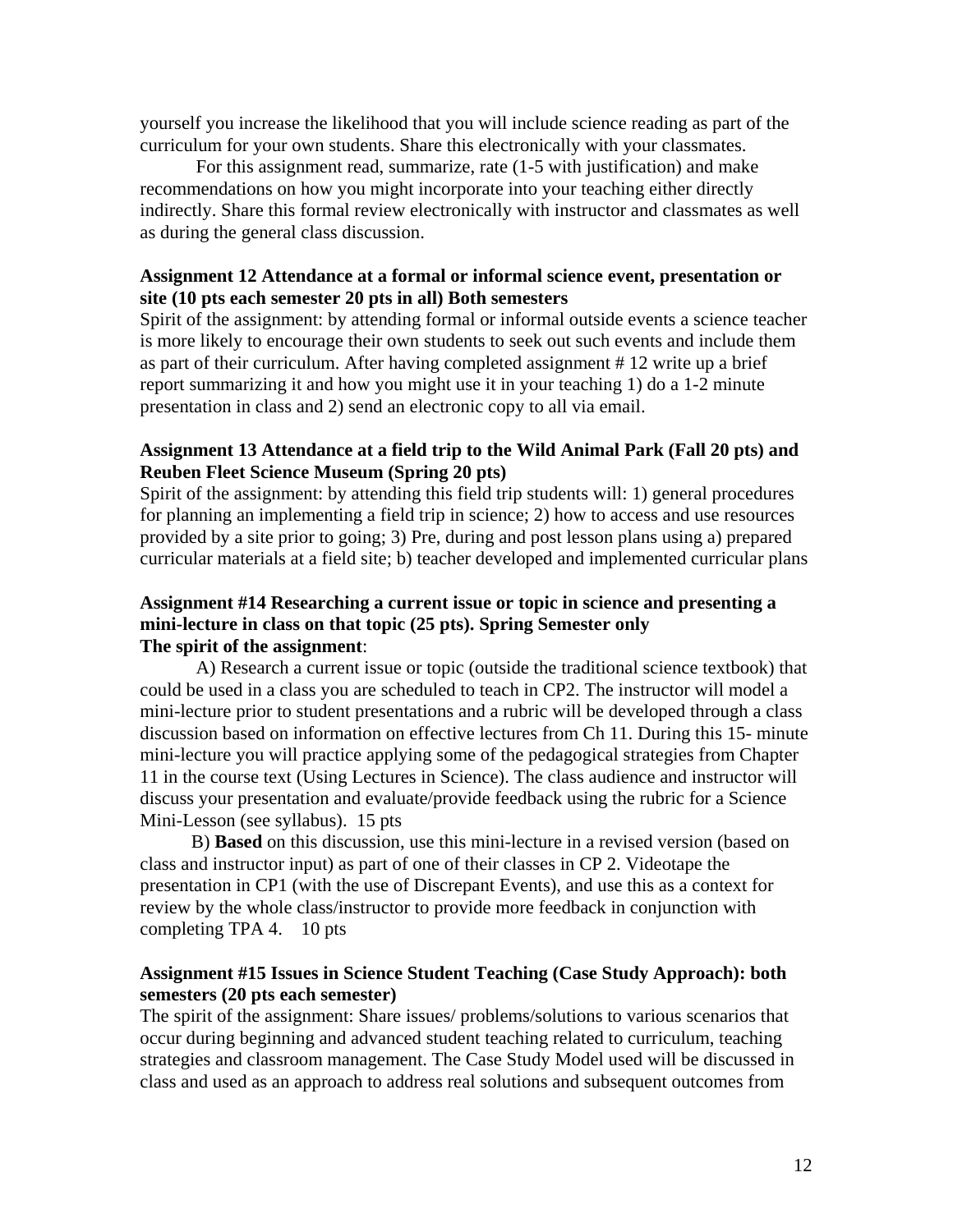these action plans. One written Case Study will be required each semester.  $(5 + 5 = 10)$  pts  $@2 = 20.$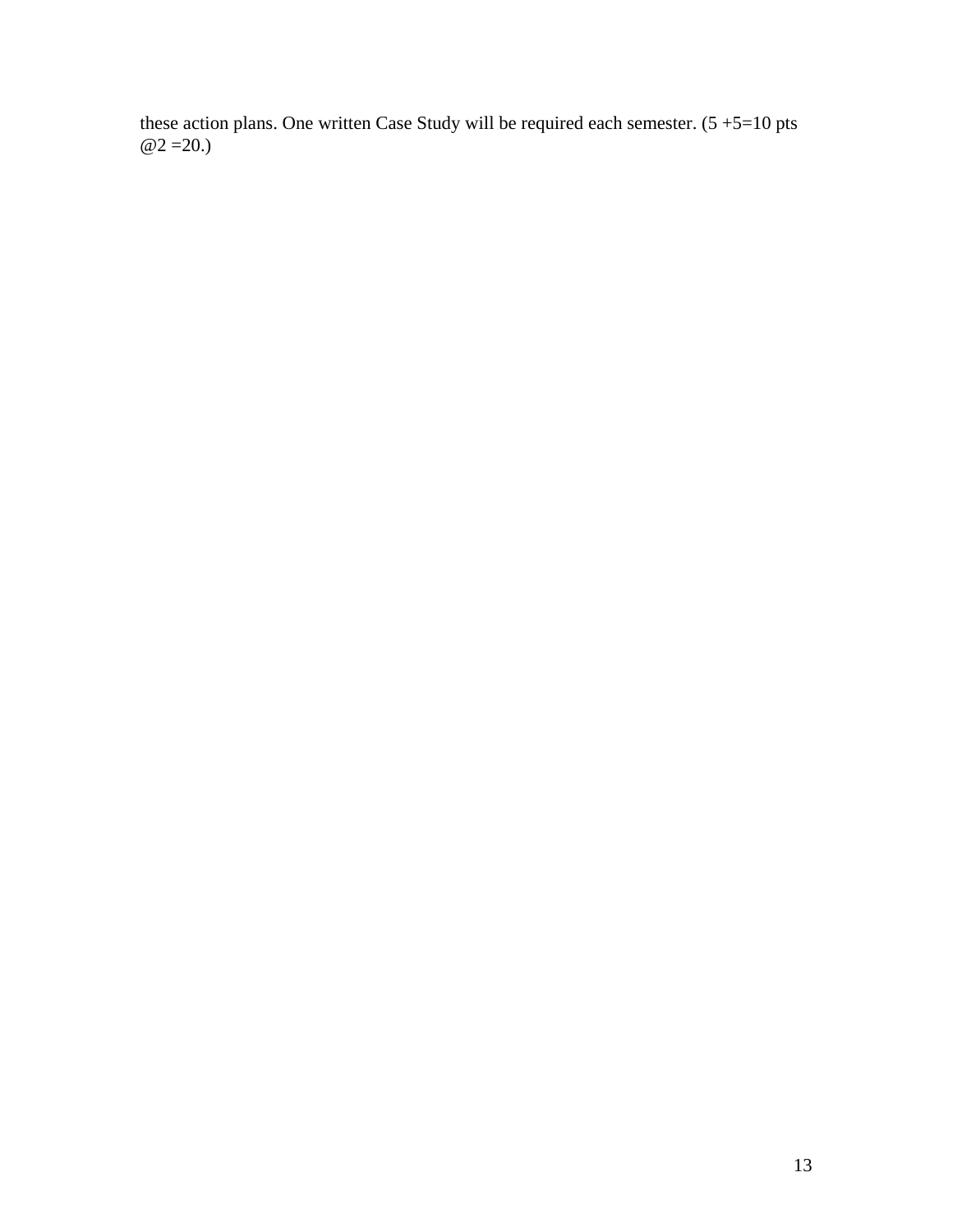# **Course Schedule/Calendar and Outline:**

## **Fall Semester EDSS 545 A:**

**\*=Assignment/Reading due** 

## **#1 September 12 (Monday 5:30-8:30 UH 460)**

- Class introductions
- \*Read syllabus prior to class with special attention to the following: 1) copy fall semester grade sheet ; 2) assignments required ; 3) description of each assignment . BRING ANY QUESTIONS TO CLASS
- \*Prior to class be prepared to respond to these questions: **How would you define Science? How should it be taught in high school? What do you think is important for you to learn this year?**
- **Graphic Organizer for EDSS 545**
- In Class: Introduction to inquiry based science through the discrepant event (DE) model with in class presentation "Bouncing Balls" (What are the basic pedagogical elements of an effective DE?)
- Preparation time in class for \*Science Frameworks and Standards Jigsaw Assignment\* #3 a-c (to be discussed in class)
- **Review Assignments for Next time**: (to be discussed in class); 1) format procedure for Reading Logs for text reading assignments (questions for discussion TBA) : 2) sign up for dates for DE (2-3 presentations) Assignment # 6; 3) Science Frameworks jigsaw assignment #3a-c; 4) readings and chapter questions (TBA)from Text (Ch 1 and 2) (see above Reading logs)

# **#2 September 19 (Monday 530-830 UH 460)**

- **\*Science Frameworks and Standards Jigsaw Assignment**\* **#3 a-c**
- **\*Discrepant Events (two present) #6 a-b**
- **\* Discussion of /Reading Logs and Questions from Text Ch 1-2**
- **\*The use of Inquiry Based/Open ended vs. Closed ended science lab experiments "Paper Towel Experiment" (in class)**
- **Review Assignments for Next time:** 1) Read and prepare reading logs and chapter questions (TBA) for Ch 3 and Ch 4; 2) Discrepant Event (2-3 presentations)

# **#3-#4 September 24 (Saturday 900-300 UH 460)**

**\*Discrepant Events (four presentations) #6 a-b** 

- **\* Discussion of /Reading logs and Questions in Text** (Chap 3-4 due)\* **#2**
- **\*The use of Inquiry Based/Open ended vs. Closed ended science lab experiments "Paper Towel Experiment" (in class)**
- Overview of Issues in Student Teaching: Discuss/introduction use of Case Study Model (Action research) for Assignment #15 (also see Addendum C in Syllabus for Case Study Model)
- Discussion of assignment requirements for science teacher observation sheet and science safety issues #9 A/B with master teacher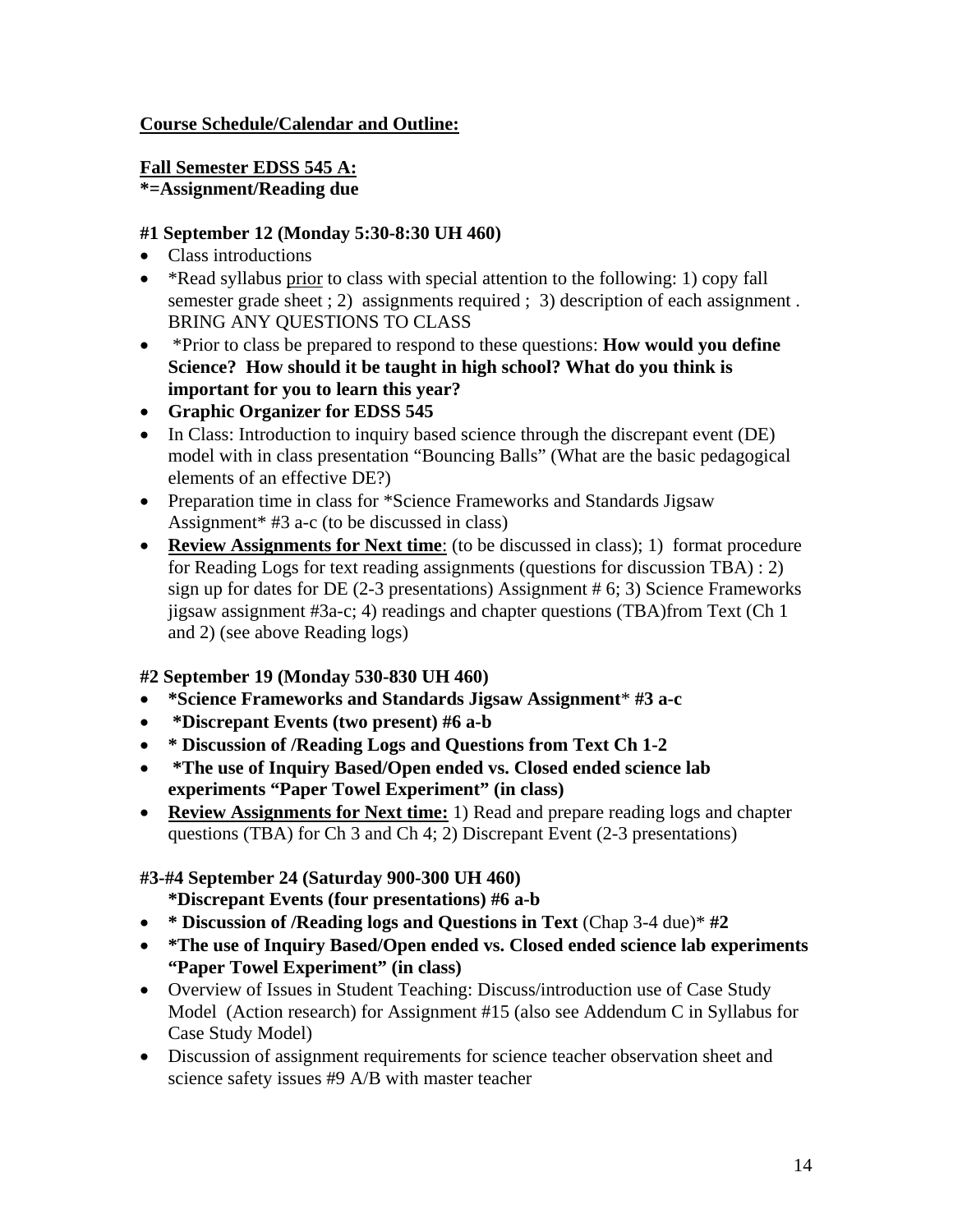# **Review Assignments for Next time:**

- 1) Reading logs and chapter questions (TBA) for Ch 5 and Ch 6;
- 2) Discrepant Events (2-3 presentations)
- 3) Identify major issue(s) or problems for Case Study 1 Issues in Student Teaching (write out proposed problem(s) for discussion next class
- 4) Completion of Final report for Assignment 9 A /B with master teacher.

# **#5 September 26 (Monday 5:30-8:30 in UH 460)**

- **\*Discrepant event presentations (two)\* #6 a-b**
- **\* Discussion of Reading logs and Chapter Questions for (Ch 5 and Ch 6)\* #2**
- Discussion of major problem or issue in Student Teaching for Case Study 1 (this is preliminary report #1)
- Final Report/Discussion of findings from MT Observation 9A/B
- **Review Assignments for Next time:** 1) Reading logs and Chapter Questions for Ch7 and CH. 10; 2) Case Study 1 (preliminary report #2 on development of action plan/baseline data etc.)

**#6 Independent Study**: **No formal meeting** Sometime between September-November or whenever scheduled by you. To be completed before class #10 during this semester

**Assignment #12:** attend a science related informal or formal event or presentation equivalent in time and effort to one class session (3 hrs). This could be a field trip, museum, lecture or some other equivalent experience that will assist you either directly or indirectly in becoming a science teacher. Your choice!! To complete this requirement: 1) complete a one-page summary with potential applications to teaching; 2) send by email to all of us; 3) do a 1-2 minute presentation to the class during class #10. The report and oral presentation should include a summary of what you learned and implications for your own teaching.

## **#7 October 17 (Monday 5:30-8:30) Video Conference**

- **\*Discrepant event presentations (two)\* #6 a-b**
- \* Discussion of /Reading logs chapter questions for Ch 7 and Ch 10)\*  $\#2$
- Discuss your preliminary action plan and baseline data from Case Study Model for Assignment #15 (also see Addendum C in Syllabus for Case Study Model Final Report). This is preliminary report #2
- **Review Assignments for Next time:** Go over assignments for next classes: 1) WAP Field Trip #13; Class #8-#9

 2) Application of these resources: Science safety manual (CA); Flinn safety manual and Ch 14 Science Safety (read/notes/questions) for the development of a Plan for Science Safety assignment #9 A; Class #8-#9 (Discussion) Final Report Due Class #10

3) Prepare your Final Case Study Report (Assignment #15) for the issue(s) discussed during preliminary reports #1 and #2 during CP 1 (see Addendum C in Syllabus for Case Study Final Report) Class #10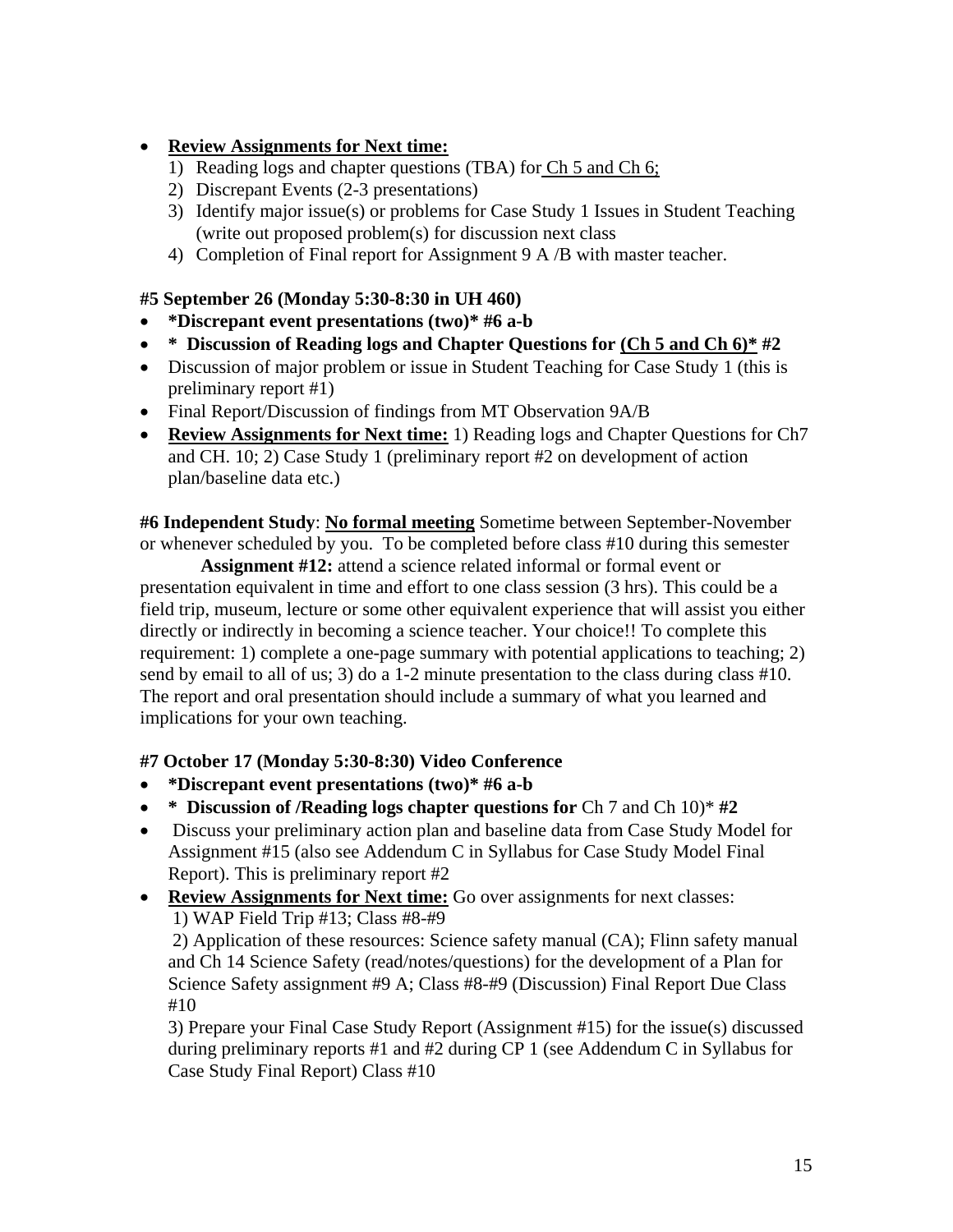# **#8-9 November/December (TBA) (Saturday 9-3 at Wild Animal Park) Assignment #13**

- Issues in organizing a field trip
- Resources available at park for school sites
- Implementation and analysis of grade level WAP curriculum guides
- Strategies for doing animal observation studies
- Discussions of Science Safety based on readings from Ch 14, Flinn Safety Manual and California Safety Manual, Master Teacher strategies. Final Plan for Science Safety 9A due Class #10
- **Review Assignments for Next time:** 1) Presentation of Plan for Science Safety #9 A; 2) Case Study action plan outcomes #15

## **# 10 December 5 (Monday 5:30-8:30)**

- Overview of Science Safety with discussion/questions from 1) Science Safety Manual or Flinn Scientific ; 2) Ch 14 text; and 3) Discussion of safety issues with master teacher #9b
- **\*Presentation of Plan for Science Safety #9A**
- **Issues in student teacher: \*Case study action plan outcomes/discussion of: action plan findings/final report #15 (Addendum C model)**
- Instructor Evaluations
- **Review Assignments for Next Time:** Discuss Second semester schedule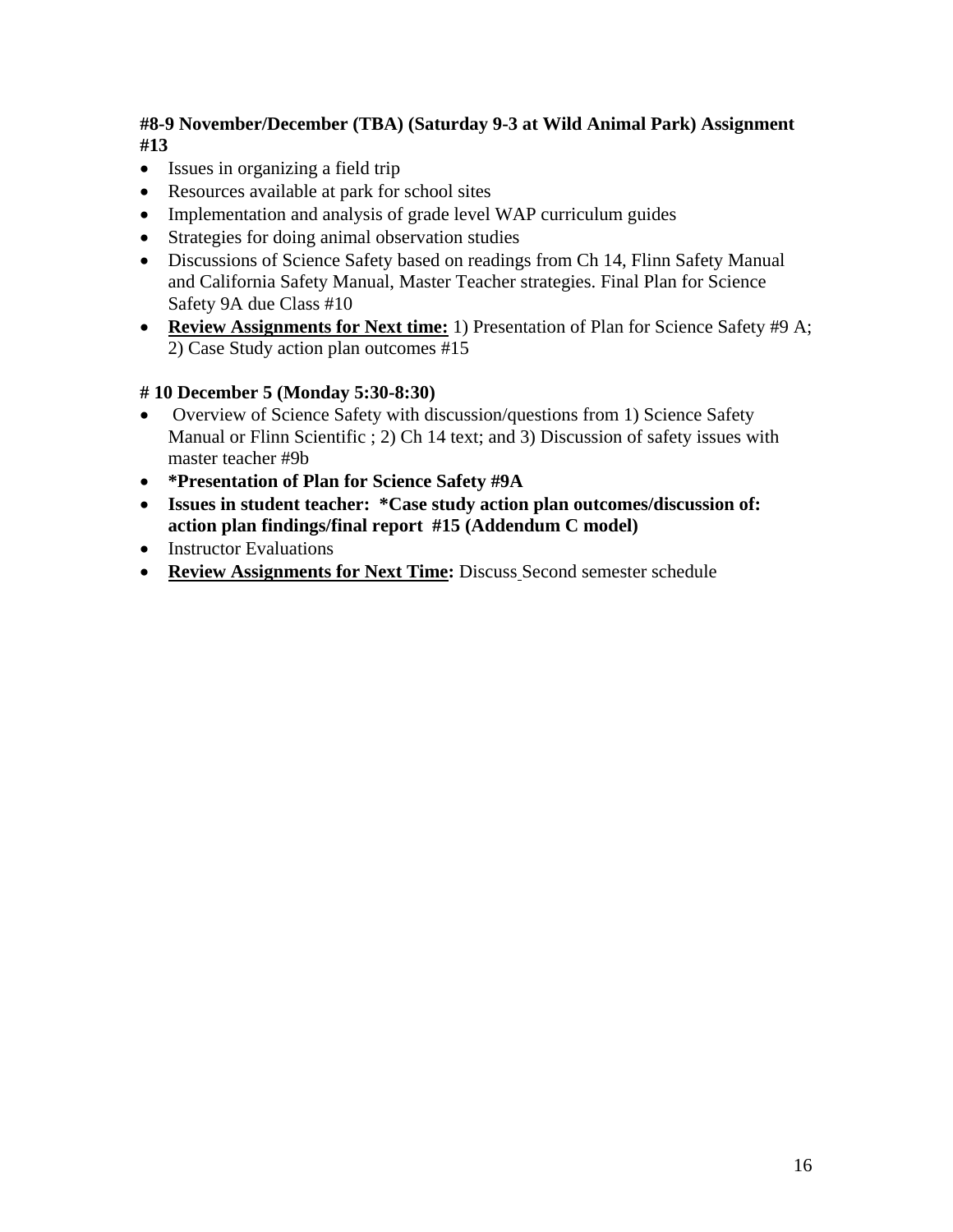# **Addendum A Grade Sheet for Fall Semester (please copy for grade folder)**

#### **EDSS 545 A Fall Semester Name** Grade Sheet

#### **Assignment Number/Name**

| #1 Attendance (5pts each class) indicate nights absent by date                                                                                                        | (50 pts possible) |
|-----------------------------------------------------------------------------------------------------------------------------------------------------------------------|-------------------|
| #2 Science text reading logs and chapter questions(6pts each) indicate scores on each chapter assigned<br>below)<br>Ch 1 $2$ $3$ $4$ $5$ $6$ $7$ $10$ $14$<br>(54pts) |                   |
| #3 California Frameworks/Standards (5 pts + 5pts)                                                                                                                     |                   |
| Individual report                                                                                                                                                     |                   |
| <b>Group Presentation</b>                                                                                                                                             |                   |
| #6 Inquiry based lesson (Discrepant Event) 30 pts<br>Presentation                                                                                                     | 15 pts            |
| Reflection (pre-event)                                                                                                                                                | 5 pts             |
| Videotape DE During CP1                                                                                                                                               | 10 <sub>pts</sub> |
| #8 Personal Outline plan for Science Safety (10pts)                                                                                                                   |                   |
| #9A/B Observation of Science Lesson/Plan for Science Safety Report (10pts +<br>5 pts)                                                                                 |                   |
| #12 Independent Study at formal or informal science event (Report) 10 Pts                                                                                             |                   |
| #13 Attendance and Report on Science Field Trip (20 pts)                                                                                                              |                   |

#15 Issues in Science Teaching (Case Study Approach)(20 pts)

Total Possible= 219 pts Points Earned= Average/Grade=